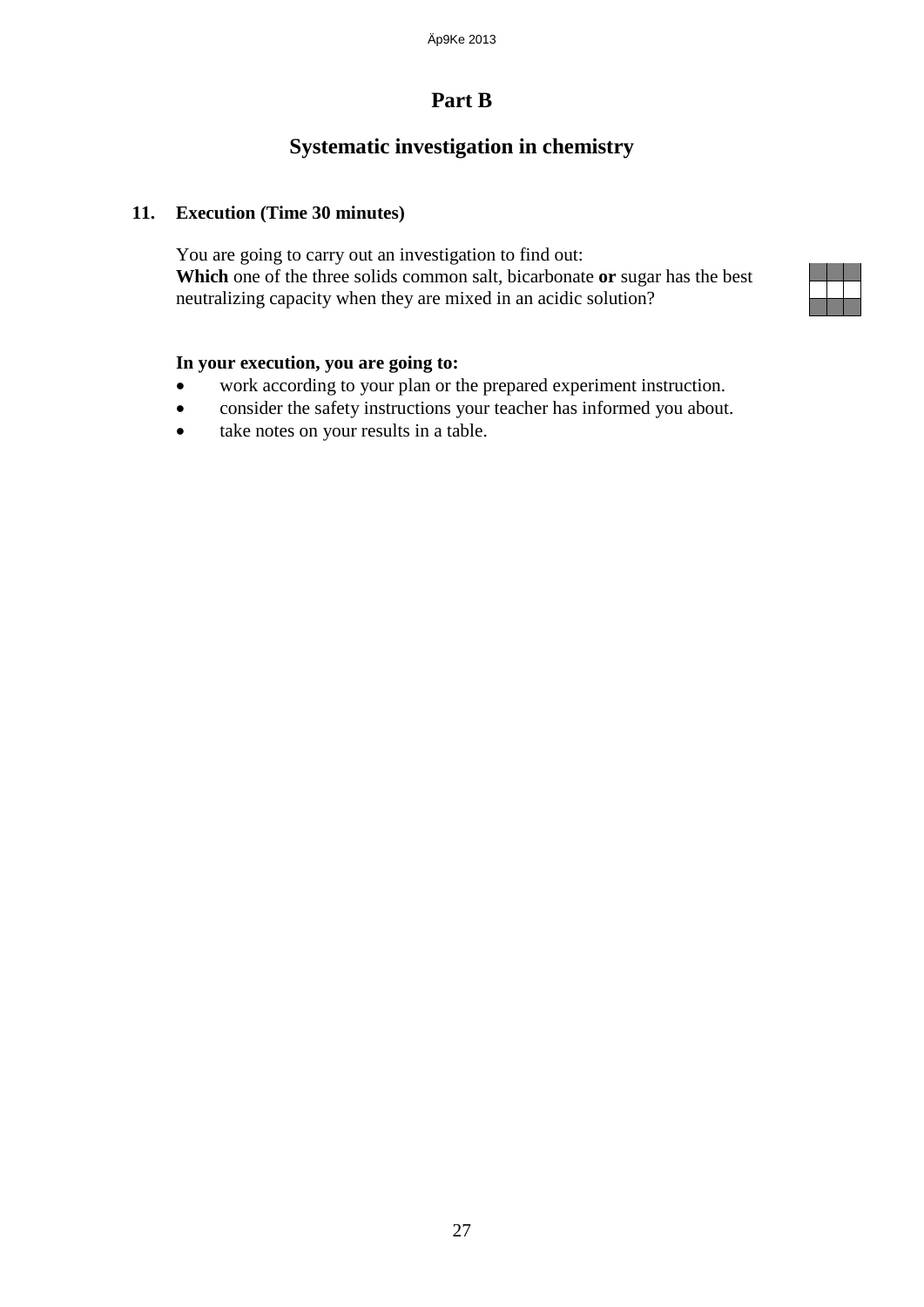# **Part B**

### **Experiment instruction for a systemic investigation in chemistry**

You are going to carry out an investigation to find out:

**Which** one of the three solids common salt, bicarbonate **or** sugar has the best neutralizing capacity when they are mixed in an acidic solution?

#### **Equipment:**

Common salt, bicarbonate, sugar, a hydro chloric solution (prepared by your teacher), BTB, plastic cups or beakers, paper bun cases, spoons, graduated glass cylinder, goggles and apron.

#### **Risks with the experiment:**

Consider the safety instructions informed by your teacher.

#### **Method of investigation:**

- **1.** Mark 3 beakers with **A**, **B** and **C**.
- **2.** Measure 20 ml of the hydro chloric solution and pour in beaker **A**, beaker **B** and beaker **C**.
- **3.** Add BTB in beaker **A**, beaker **B** and beaker **C**.
- **4.** Note and write down your observations.
- **5.** Measure common salt, bicarbonate and sugar.
- **6.** Add common salt in beaker **A**.
- **7.** Add bicarbonate in beaker **B**.
- **8.** Add sugar in beaker **C**.
- **9.** Take notes on your results in a table.